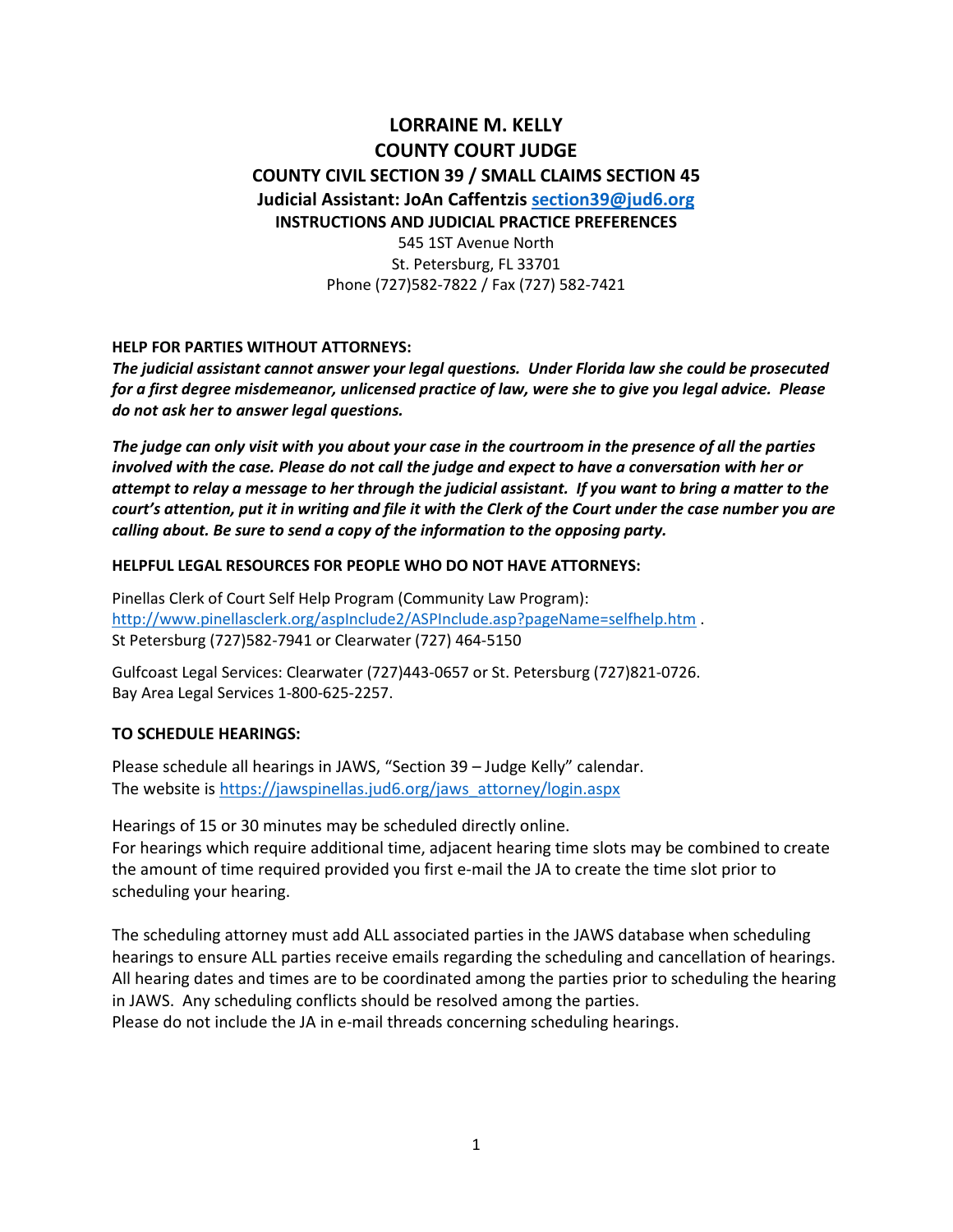**30 MINUTE ZOOM HEARINGS**: Once a hearing is requested and approved in JAWS the JA will e-mail a Zoom invitation with the Zoom phone number(s), meeting ID number and passcode to the associated parties. The notice of hearing must include the Zoom telephone number, Meeting ID number and passcode (do not copy the JA).

An IN-PERSON HEARING request can be made in the additional notes box.

**15 MINUTE TELEPHONIC HEARINGS**: If you do not have your own conference line, use the following court conference line (267) 807-9937 and access code 5114511 for the notice of hearing. After you receive an email confirming your request in JAWS, you may send out the telephonic notice of hearing (do not copy the JA). An IN-PERSON HEARING or a ZOOM HEARING request can be made in the additonal notes box.

### **IN PERSON HEARINGS SHALL BE NOTICED FOR THE ST. PETERSBURG COURTHOUSE:**

St. Petersburg Judicial Building 545 1st Avenue North 5<sup>th</sup> Floor (there is no room number) St. Petersburg, FL 33701

**CROSS NOTICES:** If you wish to set a motion companion to or in opposition to a motion already scheduled and confirmed by the judicial assistant, opposing counsel must first agree. Only after agreement with opposing counsel may the cross-noticing party contact the judge's office to request permission to add a motion to the calendar in a time slot reserved by the attorney who initially reserved hearing time.

**CANCELLATION OF HEARINGS:** Hearings that you schedule in JAWS can also be canceled up to 72 hours prior to the hearing. If the hearing is less than 72 hours away, please contact the JA to cancel your hearing and provide a succinct explanation for the cancellation.

**COURTESY COPIES:** It is not necessary to send courtesy copies of pleadings to the judge if they have already been e-filed, e.g. Notices of Hearing, Motions or Affidavits. Please bring a copy of any cases or exhibits you intend to use at the hearing for opposing counsel and the court. If you intend to rely upon case law as part of your presentation, please provide only the cases to the judge you intend to refer to in your oral presentation no less than 48 hours before the hearing. Three or fewer cases may be emailed to the judicial assistant. A hard copy of anything greater in scope should be submitted for the judge's review no less than 72 hours before the hearing date.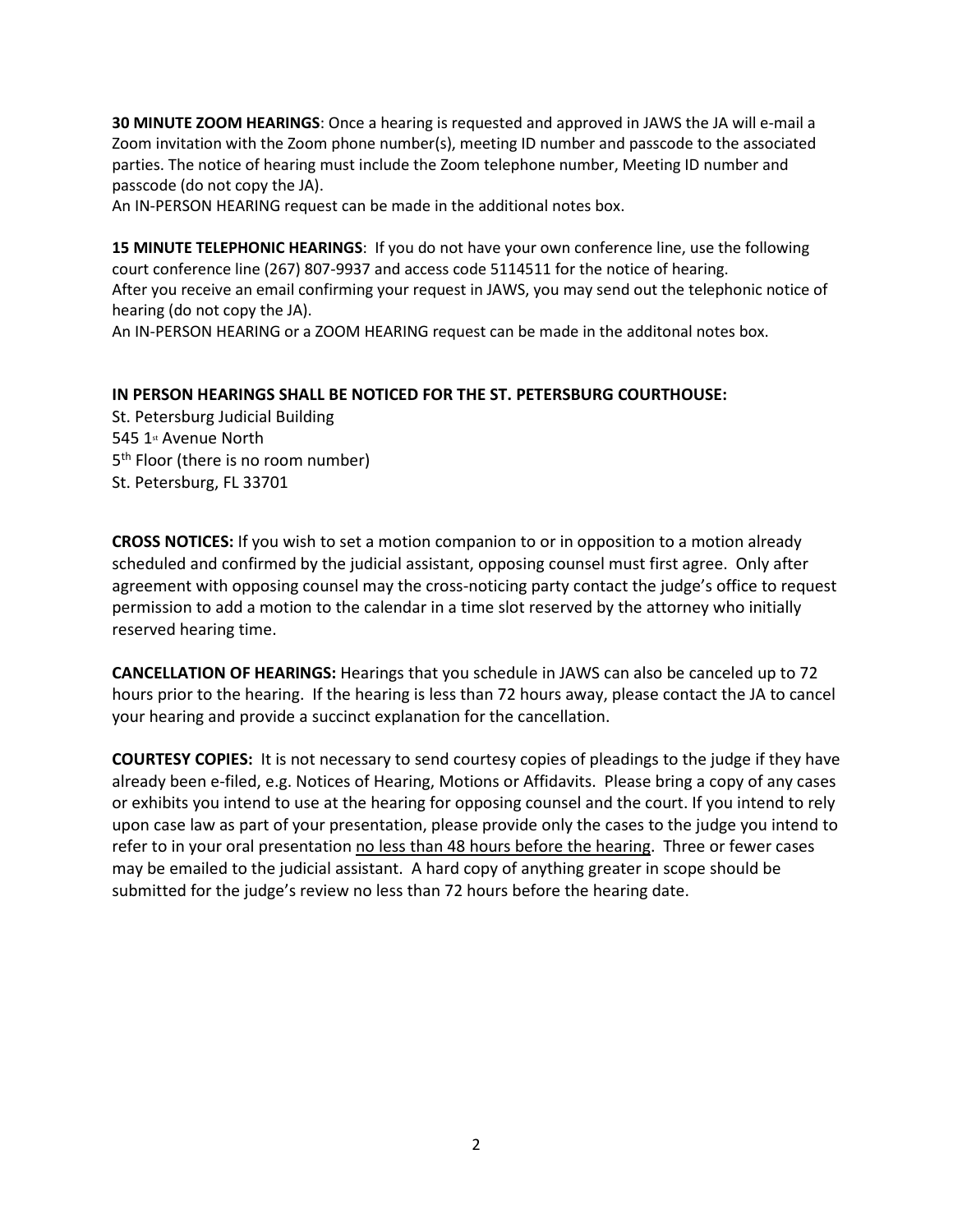#### **PRETRIAL AND TRIAL PRACTICE & PROCEDURES**

**SCHEDULING JURY AND NON-JURY TRIALS:** When filing a notice to Set Cause for Trial please schedule a 30 minute case management conference (CMC) through JAWS.

For Nonjury Trials please complete the Order Directing Nonjury Trial form on pages 5, 6 and 7 of this document before the CMC.

## **2023 County Court - Jury Trial Weeks**

| January 2 <sup>nd</sup>   |
|---------------------------|
| April 3rd                 |
| May 29th                  |
| June 26th                 |
| July 31st                 |
| September 4 <sup>th</sup> |
| November 27 <sup>th</sup> |

**EVICTION HEARINGS:** Eviction cases are reviewed by the judge upon submission of the proposed Final Judgment via the JAWS Portal. If a hearing is required you will be prompted to schedule the hearing via e-mail through the JAWS Portal.

For Commercial Landlord/Tenant cases with an answer filed, please first submit a proposed "Order to Deposit" (with a blank line for the due date) prior to submitting a proposed Final Judgment of Eviction.

#### **SMALL CLAIMS PRETRIALS:**

A Stipulation Invoking the Rules of Civil Procedure and Waiver of Pretrial Conference must be submitted via the JAWS portal 48 hours **PRIOR** to the Small Claims date to ensure that the stipulation will be docketed prior to the hearing.

All requests for continuances shall be done in the form of a written motion to the court. Please include in the motion a description of your attempts to contact the opposing party and whether they agreed or objected to the continuance.

**SUBMITTING PROPOSED ORDERS:** Please submit proposed orders via the JAWS Portal in PDF format. It is important to make sure that all associated party e-mails are connected to the case in order for everyone to receive a conformed copy of the order. In the event you do not have a pro se litigant's e-mail the conformed order and attachments, such as fact information sheets, need to be mailed and a follow up certificate of service filed through the e-portal.

### **Orders in collection cases MUST contain the following language:**

**IT IS FURTHER ORDERED and ADJUDGED that within 5 days from the date of service of this Judgment, the Plaintiff shall:**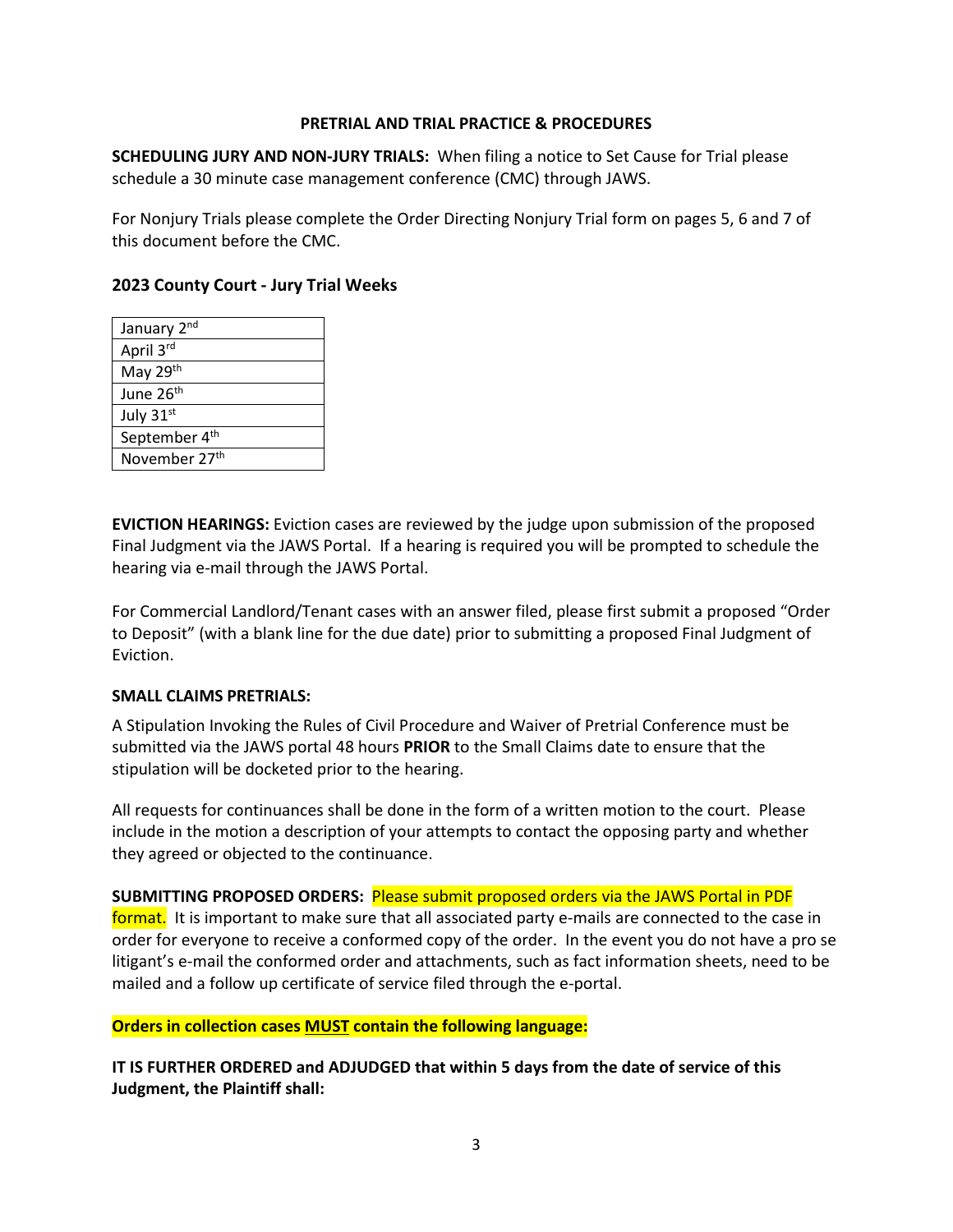- **1. Furnish a copy of this Judgment to each self-represented party by U.S. Mail, first class, postage paid; and**
- **2. Certifiy that delivery of this Judgment has been made to the defendant.**

If you are submitting an Agreed Order please make sure "Agreed" is in the title of the order and advise the court that there was no objection by opposing counsel in your cover letter.

In the event that opposing counsel objects to the submission of your proposed order, please submit a HARD COPY of the order along with a cover letter advising the judge that an opposing order will be submitted by opposing counsel.

In cases where a hard copy of a proposed order needs to be submitted to the judge's office please make sure that there are copies for each party along with postage paid envelopes with the sender's return address.

#### **SEND ALL MAIL DIRECTLY TO**:

Judge Lorraine M. Kelly St. Petersburg Judicial Building 545 1st Ave. North St. Petersburg, FL 33701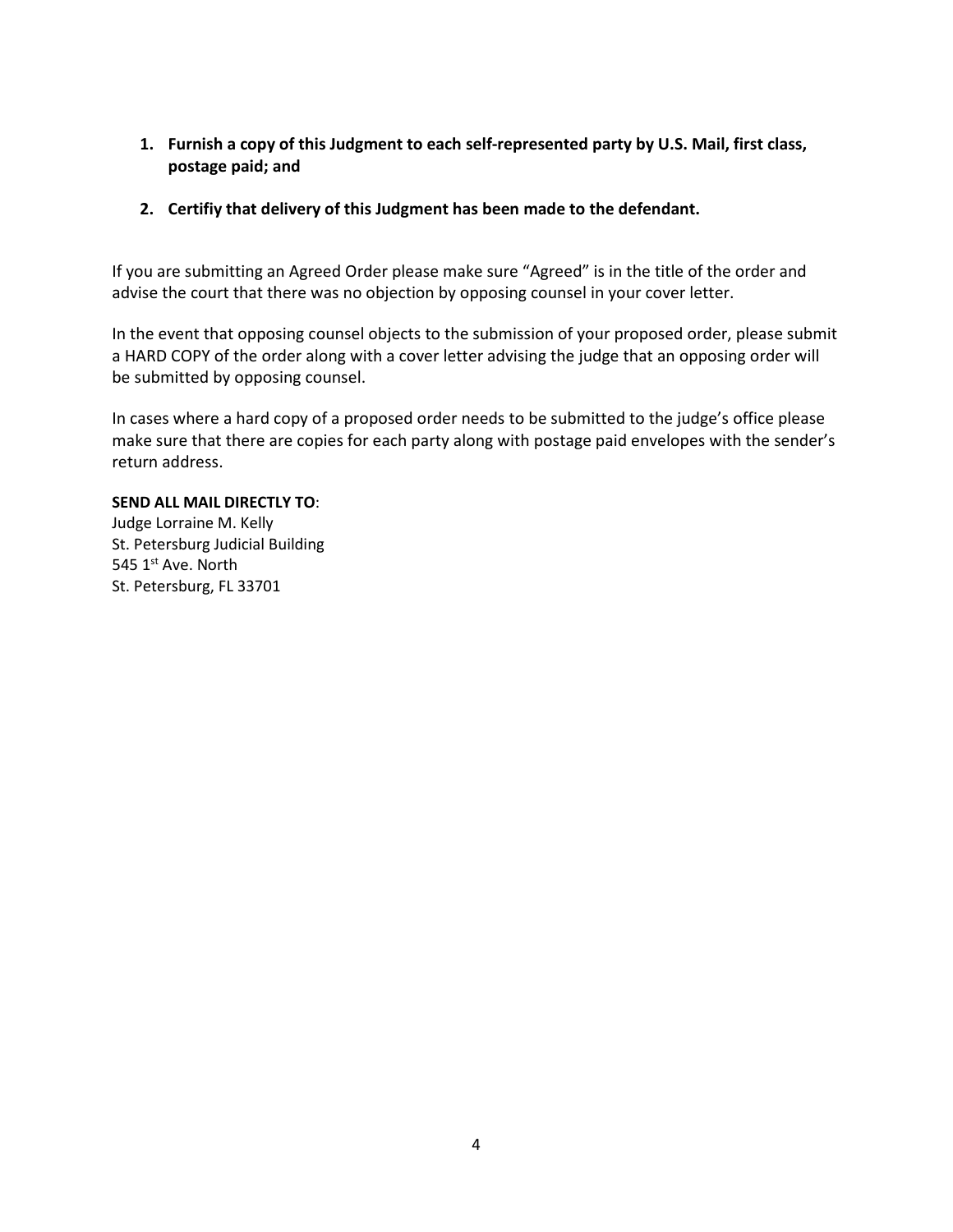# **IN THE COUNTY COURT OF THE SIXTH JUDICIAL CIRCUIT IN AND FOR PINELLAS COUNTY, FLORIDA**

**CASE NO. \_\_\_\_\_\_\_\_\_\_\_\_\_\_\_\_\_\_**

**Plaintiff,**

**\_\_\_\_\_\_\_\_\_\_\_\_\_\_\_\_\_\_\_\_\_\_\_\_\_\_\_\_\_\_\_\_\_\_\_\_,**

**vs.**

**\_\_\_\_\_\_\_\_\_\_\_\_\_\_\_\_\_\_\_\_\_\_\_\_\_\_\_\_\_\_\_\_\_\_\_\_, Defendant.**

# **ORDER DIRECTING NONJURY TRIAL**

On this date the attorneys appeared before the court at a Pre-Trial Conference, pursuant to Rule 1.2000, Florida Rules of Civil Procedure. The following memorializes the agreement of the parties:

APPEARING FOR PLAINTIFF:

APPEARING FOR DEFENDANT:

1. CONCISE AND NEUTRAL STATEMENT OF THE CASE:

\_\_\_\_\_\_\_\_\_\_\_\_\_\_\_\_\_\_\_\_\_\_\_\_\_\_\_\_\_\_\_\_\_\_\_\_\_\_\_\_\_\_\_\_\_\_\_\_\_\_\_\_\_\_\_\_/

- 2. ISSUES:
- 3. ADMISSIONS:
- 4. STIPULATIONS AND WAIVERS IF ANY:
	- A. Use of expert testimony at any time during trial as a result of unavailability at other time.
	- B. Waive records custodians for documents produced in discovery to date. This is not the equivalent of a stipulation to the admissibility of the documents in question.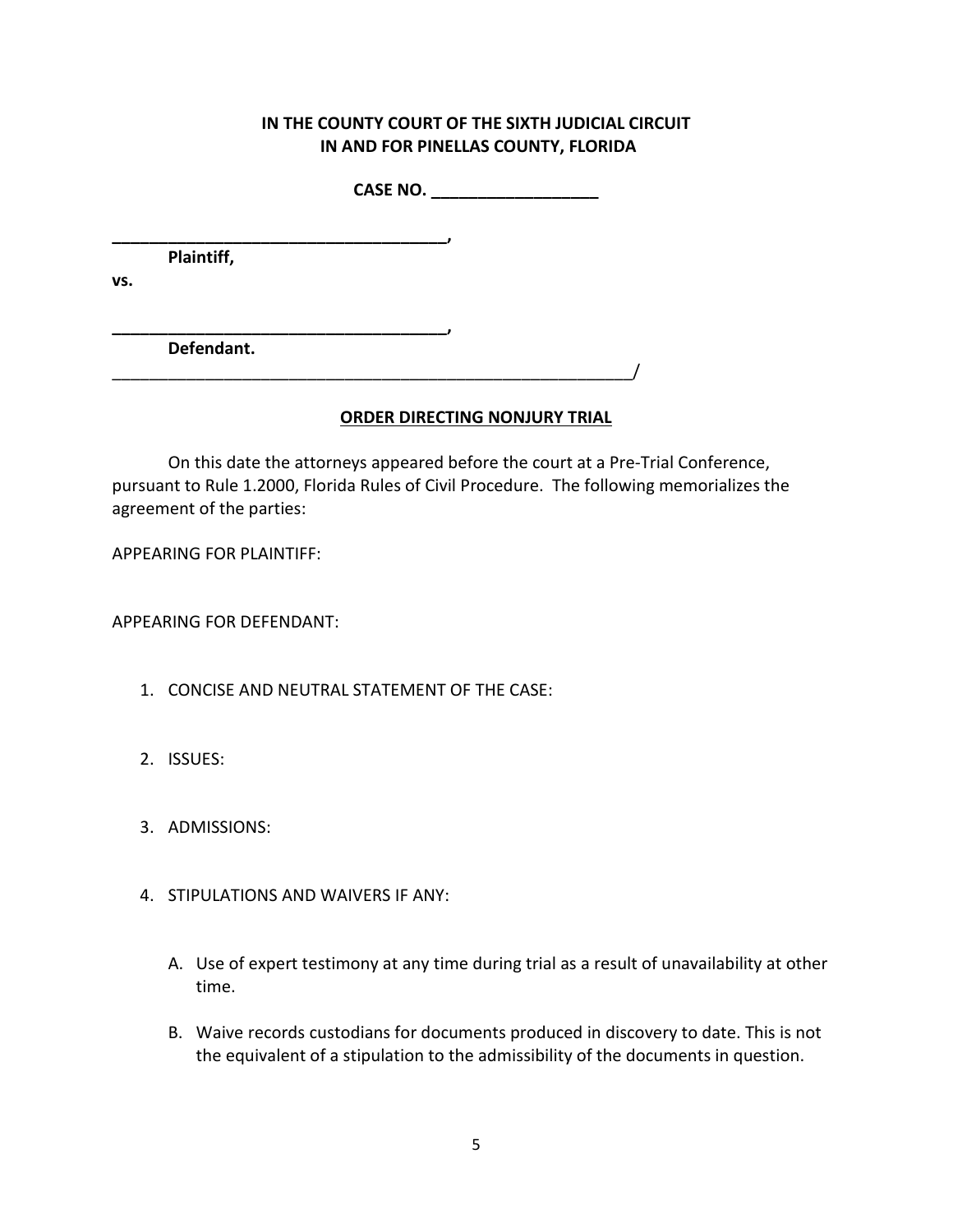- 5. \_\_\_\_\_\_\_\_\_\_\_\_\_\_\_\_\_\_\_\_\_\_\_, 20\_\_\_- PLAINTIFF AND DEFENDANT SHALL PROVIDE, TO ONE ANOTHER, ALL DOCUMENTS THEY INTEND TO USE AT TRIAL.
- 6.  $\sim$  20 PLAINTIFF AND DEFENDANT SHALL EXCHANGE WITNESS AND EXHIBIT LISTS WITH A COPY BEING SENT TO THE CLERK OF COURT.
- 7. PLEADINGS: A list of pleadings upon which the case will be tried, including the date of filing for each.
- 8. REMAINING MATTERS: A list of all remaining matters that require action by the Court, including the dates of filing for any motions:
- 9. PARTIES AND WITNESSES:
	- a) Special needs:
	- b) Interpreter:
	- c) Limitations on the number of witnesses (e.g. expert witnesses, before and after witnesses, etc.):
- 10. A LIST OF SPECIAL DAMAGES CLAIMED:
- 11. ESTIMATED LENGTH OF THE CASE IN CHIEF FOR EACH LITIGANT AND THE ENTIRE TRIAL:
- 12. MAXIMUM NUMBER OF TRIAL HOURS:
- 13. SETTLEMENT POSSIBILITIES:
- 

14. **WILL BE RESPONSIBLE FOR ATTENDANCE** 

OF THE COURT REPORTER.

### 15. ADDITIONAL MATTERS:

**ORDERED** AND **ADJUDGED** that the Nonjury Trial is set for \_\_\_\_\_\_\_\_\_\_\_\_\_\_\_\_\_\_, 20\_\_, at  $\_\_\_\_\_\_a.m./$ p.m. before the Honorable Lorraine M. Kelly at 545 First Avenue North, 5<sup>th</sup> Floor, St. Petersburg, Florida 33701.